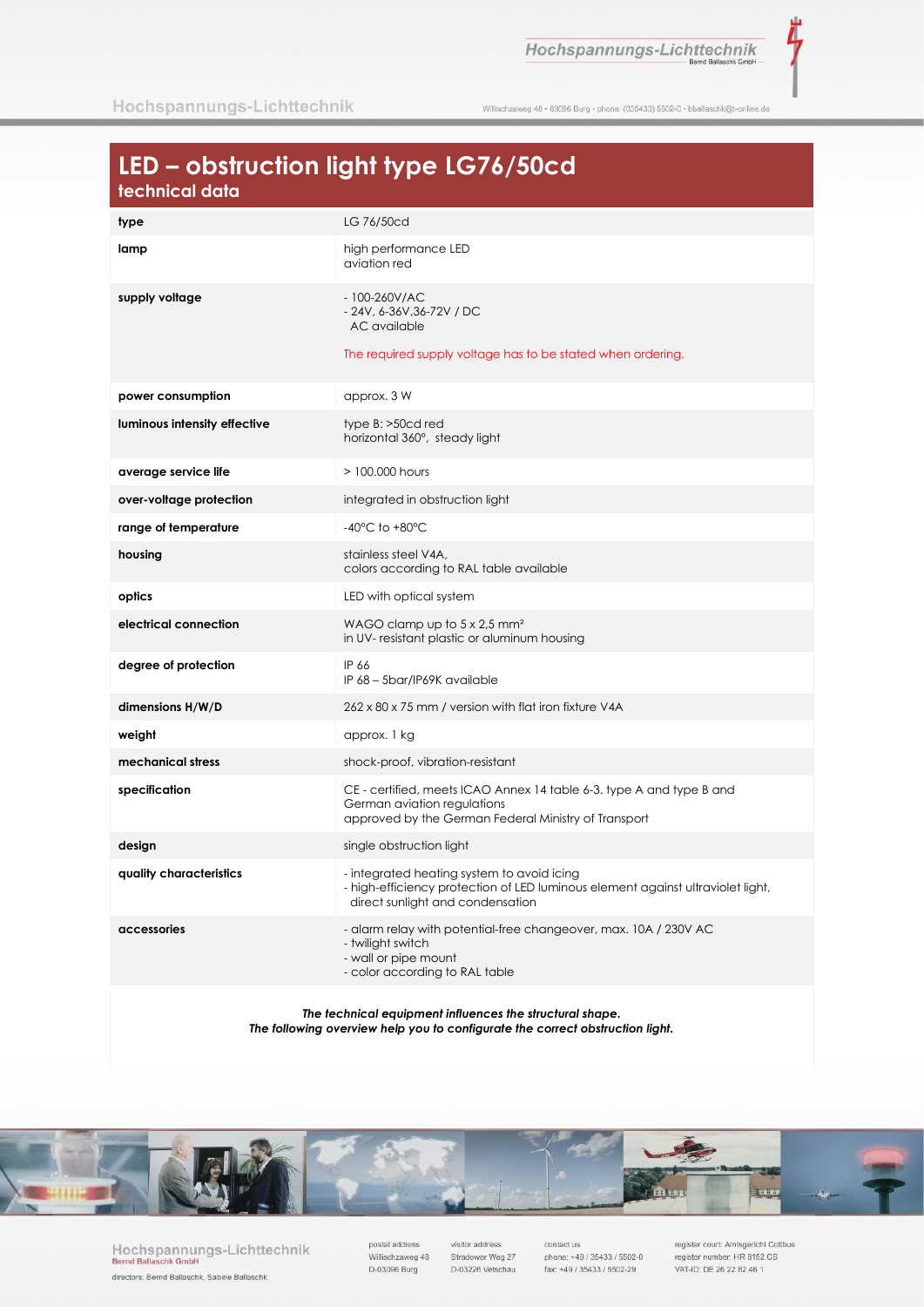Hochspannungs-Lichttechnik

Ì,

### Hochspannungs-Lichttechnik

Willischzaweg 48 · 03096 Burg · phone. (035433) 5502-0 · bballaschk@t-online.de

## LG76/50cd

| $\bigcirc$<br>$\circledcirc$<br>Hochspannungs-Lichttechnik<br>Bernd Ballaschk GmbH<br>Tel.: +49 35433 5502-0<br>E-Mail : bballaschk@t-online.de<br>: LG76<br>Typ<br>: 01/2020<br>Baujahr<br>Spannung : AC 230V<br>Geräte Nr. : Muster<br>Hergestellt in Deutschland<br>$\zeta\in$<br>$\circledcirc$<br>$\circ$ | ▧<br>⊗<br>26200<br>0<br>$\circledS$<br>80.00 | Þ<br>Щ<br>$\frac{1}{2}$<br>Ø<br>75.00<br>LG76_2020/1 |  |
|----------------------------------------------------------------------------------------------------------------------------------------------------------------------------------------------------------------------------------------------------------------------------------------------------------------|----------------------------------------------|------------------------------------------------------|--|
| $\boxtimes$ 50cd                                                                                                                                                                                                                                                                                               |                                              |                                                      |  |
| 90-132V / AC, 50/ 60Hz<br>180-254V /AC, 50/ 60Hz<br>5-36V / DC<br>36-72V / DC                                                                                                                                                                                                                                  |                                              |                                                      |  |
| electronic ballast (installed in external switch cabinet)<br>alarm relay (installed in external switch cabinet)                                                                                                                                                                                                |                                              |                                                      |  |
| junction box plastic material                                                                                                                                                                                                                                                                                  |                                              |                                                      |  |
| junction box aluminium (standard configuration)                                                                                                                                                                                                                                                                |                                              |                                                      |  |
| purchase order quantity:                                                                                                                                                                                                                                                                                       |                                              |                                                      |  |



Hochspannungs-Lichttechnik<br>Bernd Ballaschk GmbH directors: Bernd Ballaschk, Sabine Ballaschk

postal address<br>Willischzaweg 48 D-03096 Burg

visitor address Stradower Weg 27 D-03226 Vetschau

contact us<br>phone: +49 / 35433 / 5502-0 fax: +49 / 35433 / 5502-29

register court: Amtsgericht Cottbus<br>register number: HR 8152 CB VAT-ID: DE 26 22 82 46 1